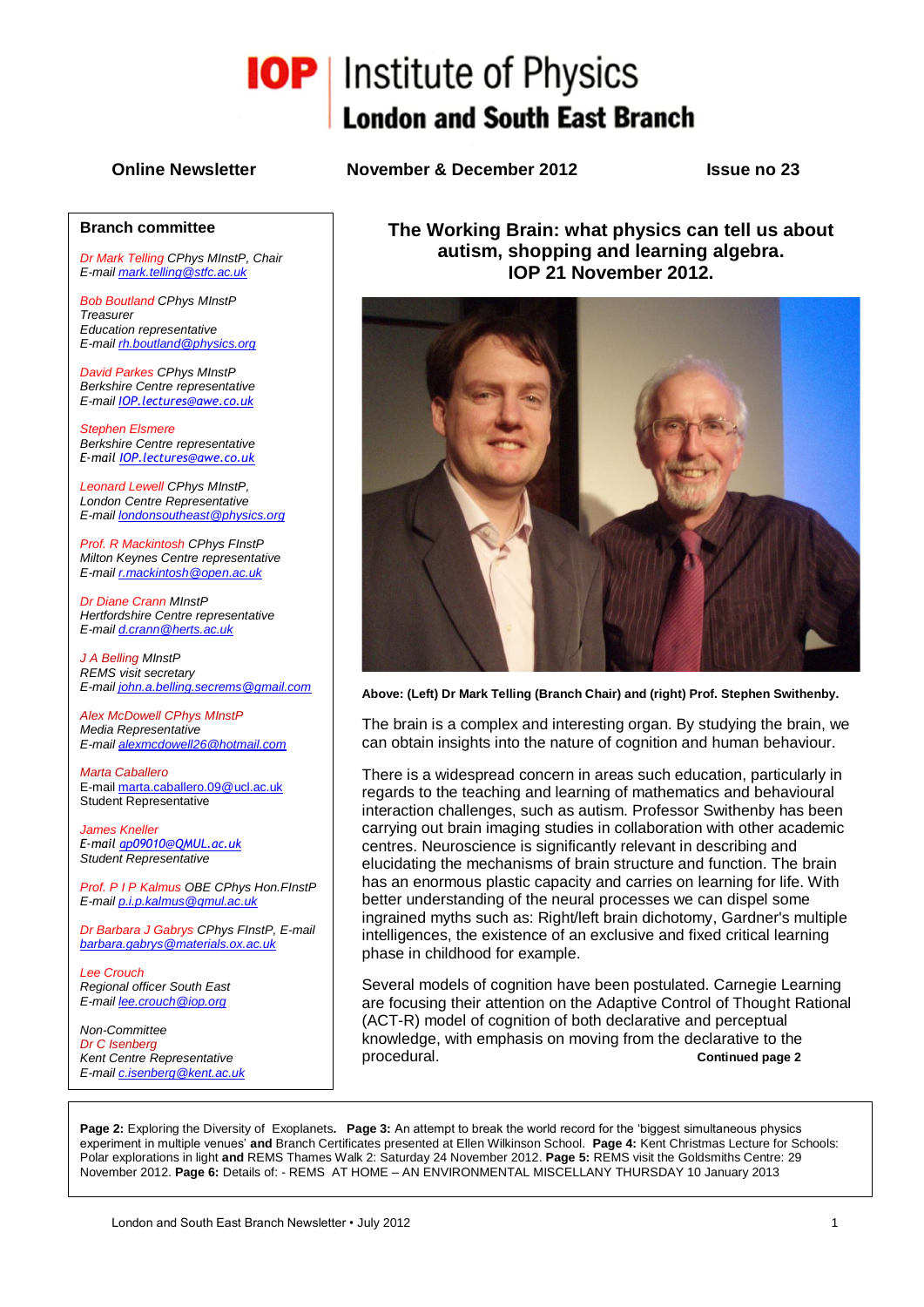#### **Continued from page 1 (The Working Brain)**

A good paradigm, grounded on scientific discovery, will be an invaluable asset to teachers (i.e. 'maths phobia'), parents, researchers and policy-makers.

The brain has 100,000.000.000 cells, with up to 50,000 connections per cell. Half of the brain is involved in processing and is constantly re-modelling itself by the continuous action of the synaptic connections. It can be studied with the aid of functional diagnostic methods such as:

1- fMRI (functional magnetic resonance imaging) The MRI signal is affected by the blood oxygen. By repeating an MRI measurement, the oxygen levels can be compared 9the subject is given a task).

2- PET (positron emission tomography)= The emitted positrons meet the electrons, are annihilated and produce two coincident gammas. By repeating the measurement, the radio tracer distributions can be compared at both times. Both fMRI and PET measure blood flow.

3- MEG (magnetoencephalography)= Detecting and mapping the brain's magnetic fields produced by its electrical currents. MEG has a high time resolution.

Autism (or autistic spectrum disorders, ASD) was defined by Kanner and Asperger in the 1940's as a childhood disorder of social interaction. The concept has been defined and refined since then, thus including impairments in social, communicative and imaginative development. MEG aims to find the neurophysiological basis of autism. Recent studies reveal a hypo-responsivity in face processing which manifests from childhood, hinting at abnormalities of the face-recognition cerebral pathways and consequently, 'less tuned' social interaction and awareness.

In mathematics education, algebra appears to be more 'phobia-prone' than arithmetic. fMRI studies suggest the existence of declarative knowledge for the rules of algebra (lateral inferior prefrontal cortex gets activated when studying the rules). The perception and recognition of algebraic form is carried out at the fusiform cortex (activated with the practice of algebraic reading), and finally the anterior prefrontal cortex gets activated when using the required transformations for reasoning the result. These results suggest that the differences in algebraic processing rely on a strong perceptual component and that practice makes better! In these studies, MEG can be used longitudinally and can separate out the steps in reasoning. In conclusion, the brain never stops learning and repeated practice, rehearsal, rote learning combined with novelty are essential in learning.

#### **Dr N M Calvo.**

## **Exploring the Diversity of Exoplanets**



**Above: (left to right), Dr. Cyril Isenberg, Universoity of Kent, Dr Suzanne Aigrain, University of Oxford, and Mr Phillip Young, South East Kent Astronomical Society (SEKAS).**

On 20 November in Rutherford Lecture Theatre 1 of the University of Kent, Canterbury, Dr Suzanne Aigrain from Oxford University gave a wonderful lecture on 'Exoplanets'.

Less than twenty years ago, the Solar System was the only planetary system we knew about. Since then, astronomers have discovered many hundreds of exoplanets - planets that orbit other stars than the Sun.

We now know that exoplanets are common, perhaps even outnumbering the stars in our Galaxy. Some of them are so utterly unlike the Solar System planets that they challenge both our imagination, and our theories of how planets form and evolve.

Dr Suzanne Aigrain gave a crystal clear account of the successful search, in the past decade, for exoplanets and their characterization. It is conjectured that some form of life must be discovered eventually.

This was a joint meeting with SEKAS.

**Dr C Isenberg**

**This online newsletter has been produced**

**by**

#### **The London & South East Branch IOP**

**The contents do not necessarily represent the views or policies of the Institute of Physics, except where explicitly stated.**

**The Institute of Physics, 76 Portland Place, London, W1B 1NT, UK. Tel 020 7470 4800. Fax 020 7470 4848**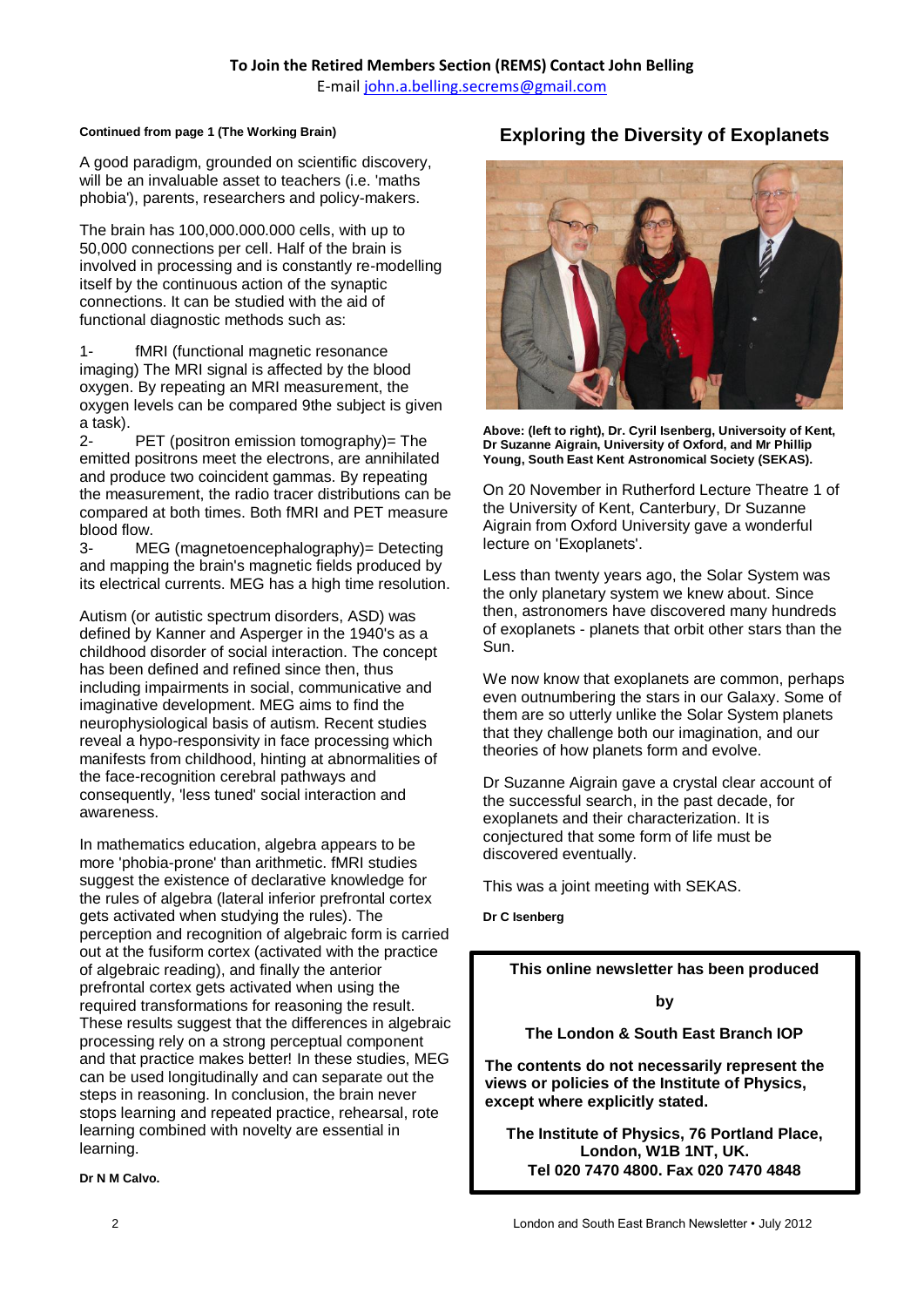**An attempt to break the world record for the 'biggest simultaneous physics experiment in multiple venues'.**



On 13 November, London and South East branch committee members, Alex McDowell, David Parkes, Lee Crouch & Mark Telling were invited to South Hampstead High School (SHHS), London, to witness, and help steward, an attempt to break the world record for the 'biggest simultaneous physics experiment in multiple venues'.

This event was orchestrated as part of the Girls' Day School Trust's (GDST) 140th anniversary celebrations to commemorate 'women in science'.

SHHS was just one of over 25 schools and academies within the GDST network simultaneously performing measurements to determine the Earth gravity; namely by performing 'pendulum' and 'dropping a ball' experiments.



Approximately 170 Year 6 and Year 7 pupils at SHHS took part in a makeshift gymnasium-based physics laboratory. The results from SHHS, along with all the other schools, have been passed onto Guinness World Records for verification with an announcement from Guinness expected in the New Year.

**Dr M Telling**

# **Branch Certificates presented at Ellen Wilkinson School.**

The London Region Big Bang was held in Westminster Kingsway College off Grays Inn Road on 11 July 2012 with projects and exhibitors through the foyer, library and on many floors.

Professor Peter Kalmus and Bob Boutland had been elevated to be moderators rather than judges at this event; we had plenty to look at.

One stand in particular caught our attention; the students were knowledgeable regarding their chosen topic, engaged with the public and other students well and stood up to questioning. Their answers and explanations were good.



It was for these reasons that a branch physics prize was awarded to the students from Ellen Wilkinson School.

Unfortunately the Ellen Wilkinson School Pupils had to leave before the award ceremony but this was rectified on 12 November 2012, at an assembly at the school, when Bob Boutland visited the school at Queens Drive, Acton and presented the students who took part in the Big Bang event with their Branch IOP Certificates.

The presentation award at the school was reported in the Ealing Gazette (Friday 16 November 2012). The report mentions Peter Kalmus, a renowned particle physicist, who was awarded the Rutherford Medal in 1988 [http://www.ealinggazette.co.uk](http://www.ealinggazette.co.uk/)

The students had chosen their own topics to present at the London Region Big Bang and their enthusiasm was clear.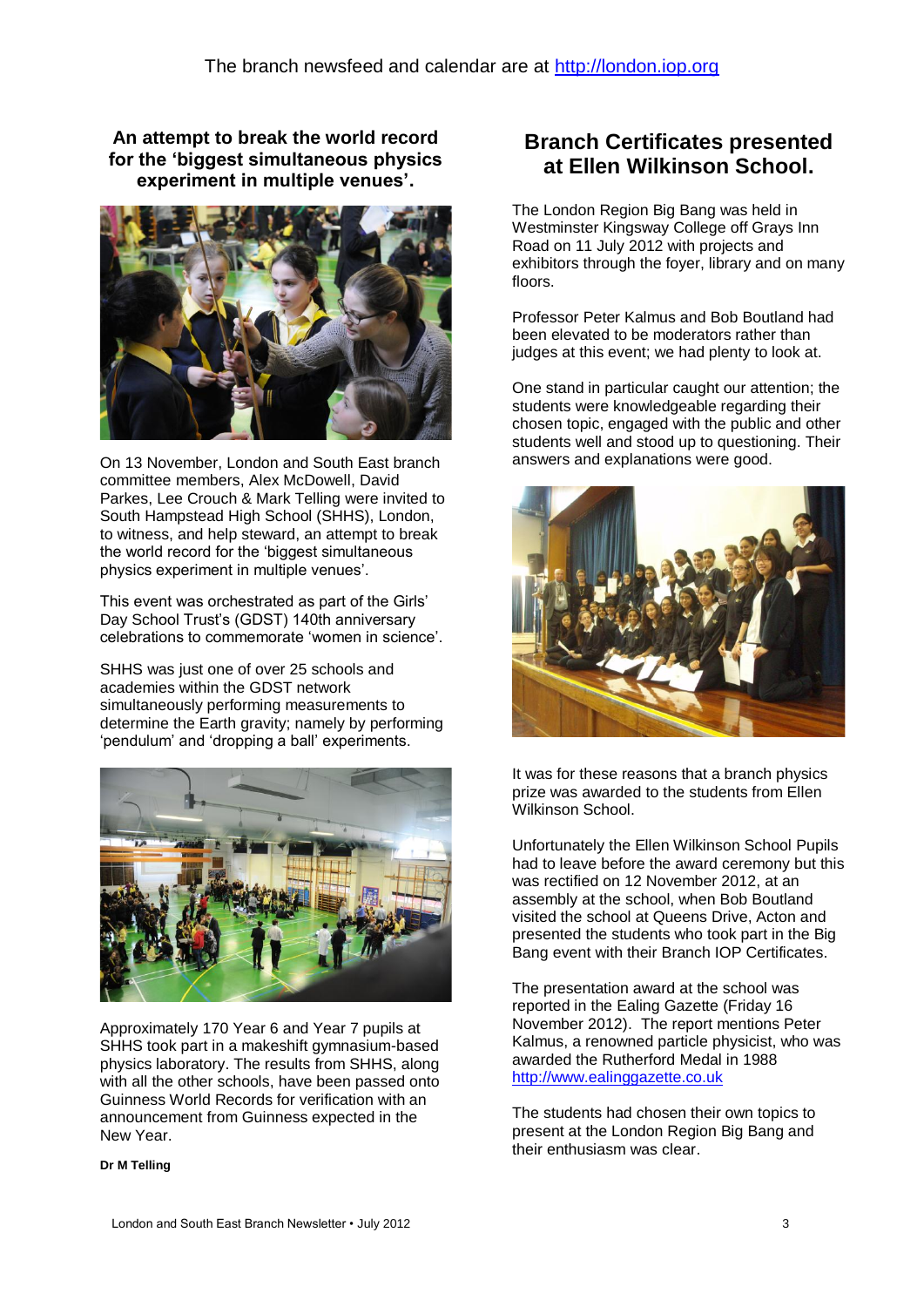# **Kent Christmas Lecture for Schools: Polar explorations in light.**



**Above: (Left) Dr Cyril Isenberg and Professor David Pye (right)**

Polar Explorations – In Light was the talk by Professor David Pye, Queen Mary, University of London on 26th November the Gulbenkian Theatre of the University of Kent

Just because we cannot see whether light is polarised or not, we often think of it as a rather obscure phenomenon, yet most natural light is partially polarised.

Its properties are widely important in physics, geology and natural history, and they have many technical applications. All four ways in which light can become polarised will be demonstrated and their various practical applications will be explored.

The results are not only important, but are often extremely beautiful. They touch upon such diverse topics as how the Vikings navigated, how to make the most amazing kaleidoscope, how to take a photograph in a millionth of a second, how a flying water bug checks that it is really water before diving in, and the sunset at the Taj Mahal... and then there is the Cheshire Cat...

Professor Pye produced numerous demonstrations to illustrate examples of polarized light in all aspects of our everyday life. These can be observed with a one or two Polaroid strips.

(A book derived from his lecture was published by the Institute of Physics Publishing in 2001 under the title 'Polarised Light in Science and Nature'.)

## **REMS Thames Walk 2: Saturday 24 November 2012**



The Thames Path is a National Trail, opened in 1996, following the length of the River Thames from its source near Kemble in Gloucestershire to the Thames Barrier. It is about 184 miles long.

This second walk, about 8 miles long was from Greenwich to Waterloo passing Tower Bridge, London Bridge, the Globe Theatre and the South Bank complex of concert halls, theatres, cinemas and practically every restaurant chain that you have heard of.

The first two thirds of the walk were over what used to be dockyards and wharfs. Surrey Docks occupied a large part of the area. Most of the area has been filled in and planted with blocks of flats with more sprouting up all the time.



The planners of the Thames Path did the best that they could to keep the path beside the river.

#### **Continued page 5**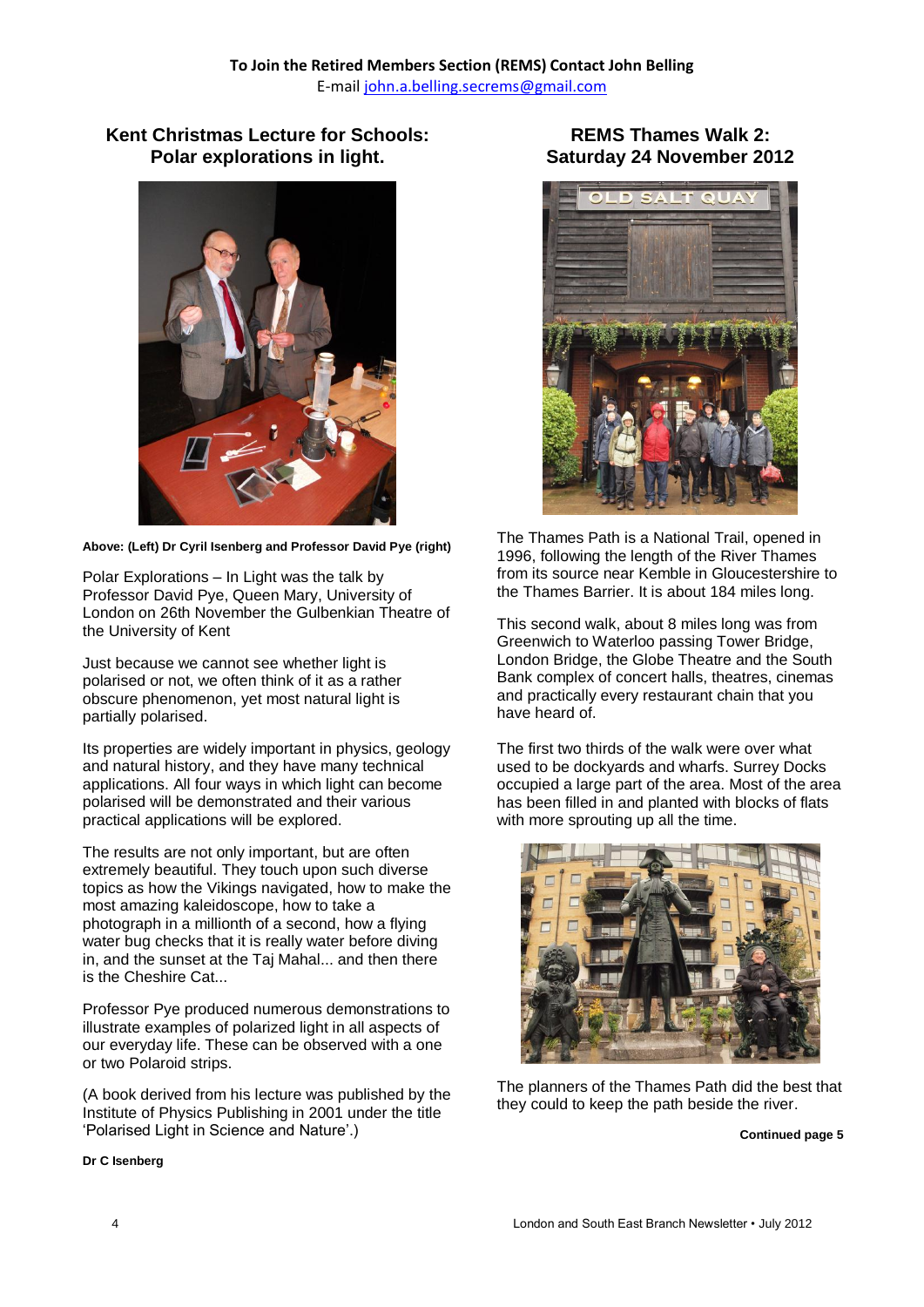

At Deptford Strand, Henry VIII established a great naval dockyard, which amongst other things contained rum storehouses. Later we passed through Surrey Docks Farm with its painted gates, models of animals and a homely little café. There are supposed to be live animals too.

Lunch was at the Old Salt Quay pub, where in good weather you can sit outside watching the river and its traffic go by. In Rotherhithe, we passed the Brunel Museum, which used to be the engine house for pumping water out of his tunnel under the Thames. The Thames Tunnel was the first to be built under a navigable river and was opened as a foot tunnel in 1843. It is now used by underground trains. Nearby is the old pub, The Mayflower, named after the famous ship which carried the Pilgrim Fathers to America in 1620.



The last third of the walk was almost all beside the river and passes the shopping and eating areas around Tower Bridge and London Bridge. After passing under London Bridge, we walked through an old quarter which contrasts with the modern flats and offices. We passed a replica of Francis Drake's galleon Golden Hinde. After that we walked along Clink Street where the former Clink Prison is now a museum.

#### **Reinalt Vaughan-Williams and Mike Quinton**

**REMS visit the Goldsmiths Centre: 29 November 2012.**



Since 1300 it has been responsible for hallmarking gold and silver articles and promoting the work of its freemen. To further its work in supporting gold and silver smithing and offering training, it has opened the new Goldsmiths' Centre in Clerkenwell[. http://www.goldsmiths-centre.org](http://www.goldsmiths-centre.org/)



Peter Taylor, the director, kindly offered to tell us about the Centre and showed us some of the workshops. We saw the classical metal forming techniques for gold, silver, platinum and the high tech area of CAD design and metal forming.



Peter Taylor, (above), the director and our host, was an excellent guide.

**George Freeman and Mike Quinton**